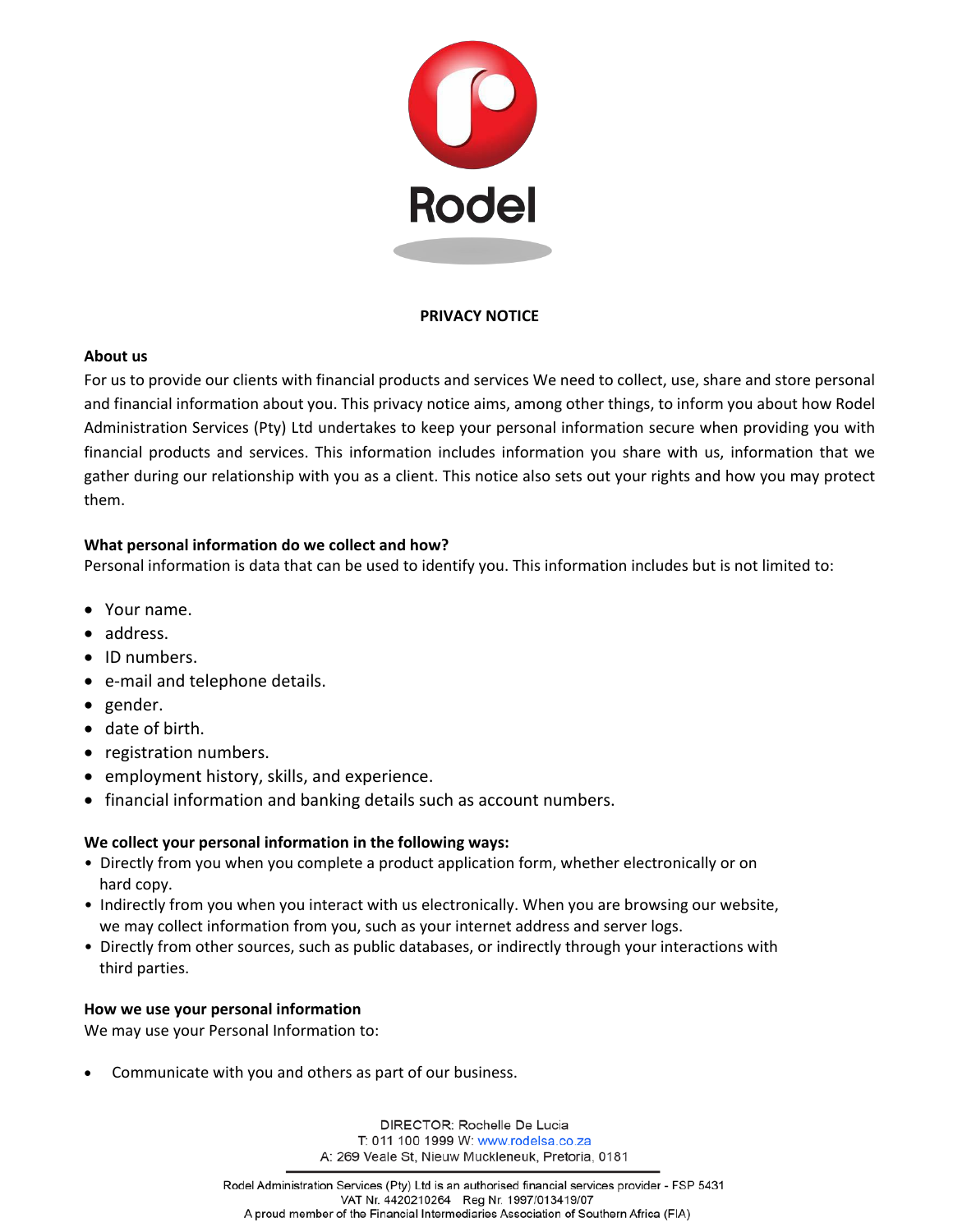

- Send you important information regarding changes to our policies, other terms and conditions, our website and other administrative information.
- Make decisions about whether to provide insurance; provide insurance and assistance services, including claim assessment, processing, and settlement; and, where applicable, manage claim disputes.
- Prevent, detect, and investigate crime, including fraud and money laundering, and analyse and manage other commercial risks.
- Carry out market research and analysis, including satisfaction surveys.
- Provide marketing information to you (including information about other products and services offered by selected third-party partners) in accordance with preferences you have expressed.
- Personalize your experience on our website by presenting information and advertisements tailored to you.
- Identify you to anyone to whom you send messages through our website.
- Resolve complaints, and handle requests for data access or correction.
- Comply with applicable laws and regulatory obligations such as those relating to anti-money laundering and anti-terrorism; comply with legal process; and respond to requests from public and governmental authorities.
- Establish and defend legal rights; protect our operations or insurance business partners, our rights, privacy, safety, or property, you, or others; and pursue available remedies or limit our damages.
- To detect and prevent fraud and crime.
- To detect and prevent money laundering.
- To meet our obligations under an agreement with you.

We may record and monitor any communications between you and us and use these to verify your instructions to us, to analyse, assess and improve our services to clients, and for training and quality purposes.

We will not sell your information to third parties and will only market to you in accordance with our legal obligations and your marketing preference, using the communication method you chose.

We may communicate with you by phone, SMS, email, and other electronic media, about products that may be of interest to you. You may ask us to stop or start sending you marketing messages by informing us in writing.

It is your right to refuse to provide personal information, but you must keep in mind that this refusal may limit our ability to provide the required financial services to you.

No information will be collected without your prior consent or as prescribed by law. We will not use information collected about you for marketing purposes you have not consented to.

Should We make use of third-party data providers, we will ensure that such providers have obtained the required consent to share the information with Rodel Administration Services (Pty) Ltd.

## **To whom will we disclose your information?**

We will disclose your personal information to third parties only under the following circumstances:

- We have your consent to do so.
- We are required to do so by law.
- It is necessary to protect our legitimate interest, your legitimate interest, or the legitimate interest of a third party to whom the information is supplied.
- It is in the public interest to do so.
- We must meet tax reporting requirements.
- We are ordered to do so by a court of law.

DIRECTOR: Rochelle De Lucia T: 011 100 1999 W: www.rodelsa.co.za A: 269 Veale St, Nieuw Muckleneuk, Pretoria, 0181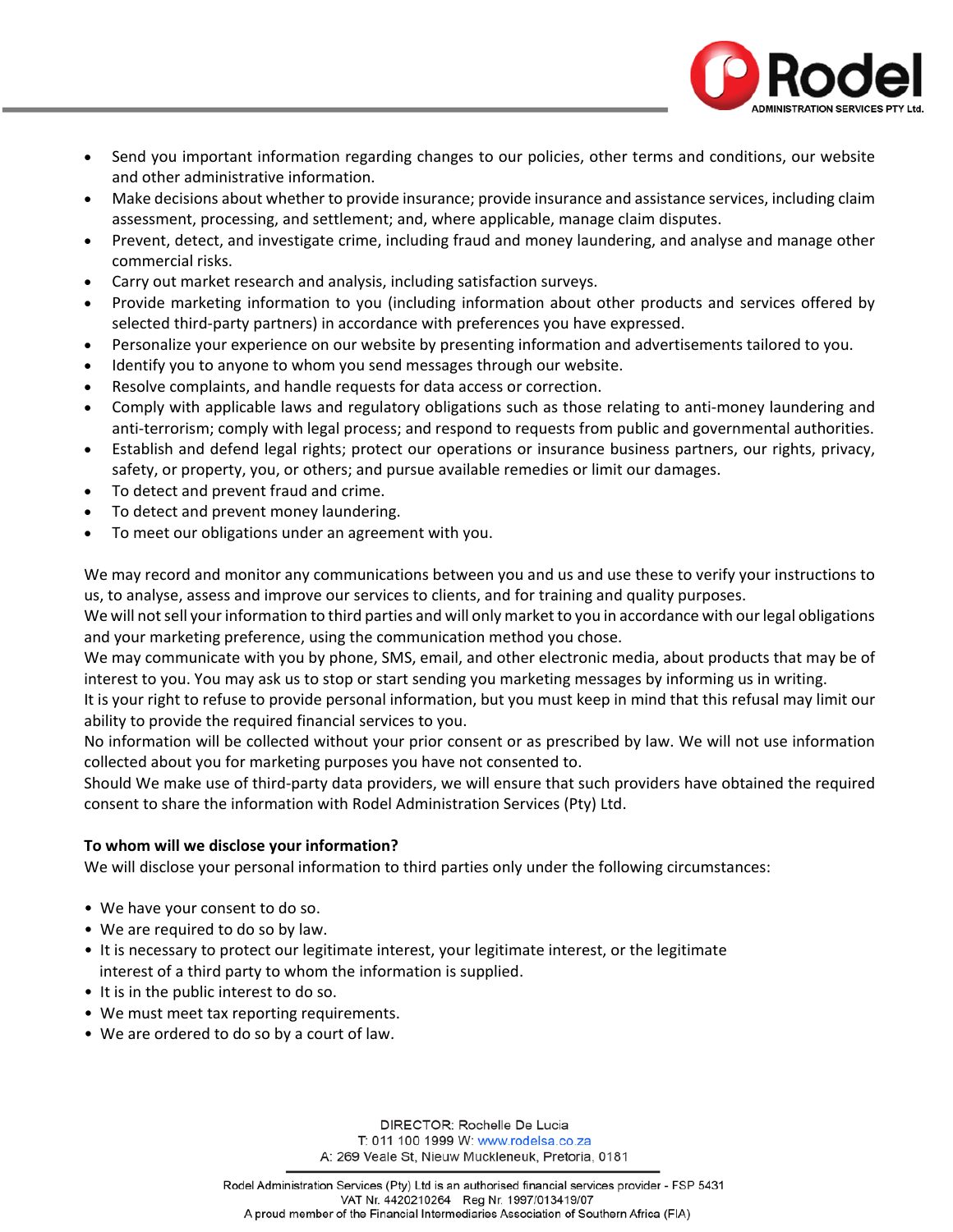

Protecting Rodel Administration Services (Pty) Ltd interests may sometimes require the disclosure of specific client information to third parties. Where required to protect the public interest, information regarding a client's debt may be disclosed to credit bureaus or debt collection agencies.

#### **Security**

We are committed to ensuring that your information is secure. To prevent unauthorised access or disclosure, we have put in place suitable physical, electronic, and managerial procedures to safeguard and secure the information we collect.

#### **Retention**

We will retain your information only for as long as we need it, given the purpose for which it was collected, or as required by law (including tax legislation) and any other statutory obligations (including anti-money-laundering and counter-terrorism requirements). Your information may be retained for varying periods from the end of our relationship, depending on regulatory requirements. We will take all reasonable steps to destroy or deidentify the personal information that we hold when it is no longer required.

#### **Cookies**

We make use of cookies to personalise your repeat visits to our website by determining how you use the site. Cookies are very small text files that may be stored on your computer or mobile device when you visit a website, enable images, or click on a link in an email.

We use cookies to identify which pages are being used. This helps us analyse data about web page traffic and improve our website to meet your needs. We only use this information for statistical analysis purposes and then the data is removed from the system.

Overall, cookies help us provide you with a better website by enabling us to monitor which pages you find useful and which you do not. A cookie in no way gives us access to your computer or any information about you, other than the data you choose to share with us.

You can choose to accept or decline cookies. Most web browsers automatically accept cookies, but you can usually modify your browser setting to decline cookies if you prefer. This may prevent you from taking full advantage of the website.

## **Your Access to and updating of Personal Information.**

Reasonable access to personally identifiable information will be provided within 30 days at no cost upon request made to Rodel Administration Services (Pty) Ltd at the contact information provided below. If access cannot be provided within that time frame, Rodel Administration Services (Pty) Ltd will provide the requesting party a date when the information will be provided. If for some reason access is denied, Rodel Administration Services (Pty) Ltd will provide an explanation as to why access has been denied.

## **Conditions of Use, Notices and Changes to Our Privacy Statement**

By using this Site, you agree to the terms and conditions contained in this Privacy Notice and Conditions of Use and/or any other agreement that we might have with you. If you do not agree to any of these terms and conditions, you should not use this Site or any of our benefits or services. You agree that any dispute over privacy or the terms

> DIRECTOR: Rochelle De Lucia T: 011 100 1999 W: www.rodelsa.co.za A: 269 Veale St, Nieuw Muckleneuk, Pretoria, 0181

Rodel Administration Services (Pty) Ltd is an authorised financial services provider - FSP 5431 VAT Nr. 4420210264 Reg Nr. 1997/013419/07 A proud member of the Financial Intermediaries Association of Southern Africa (FIA)